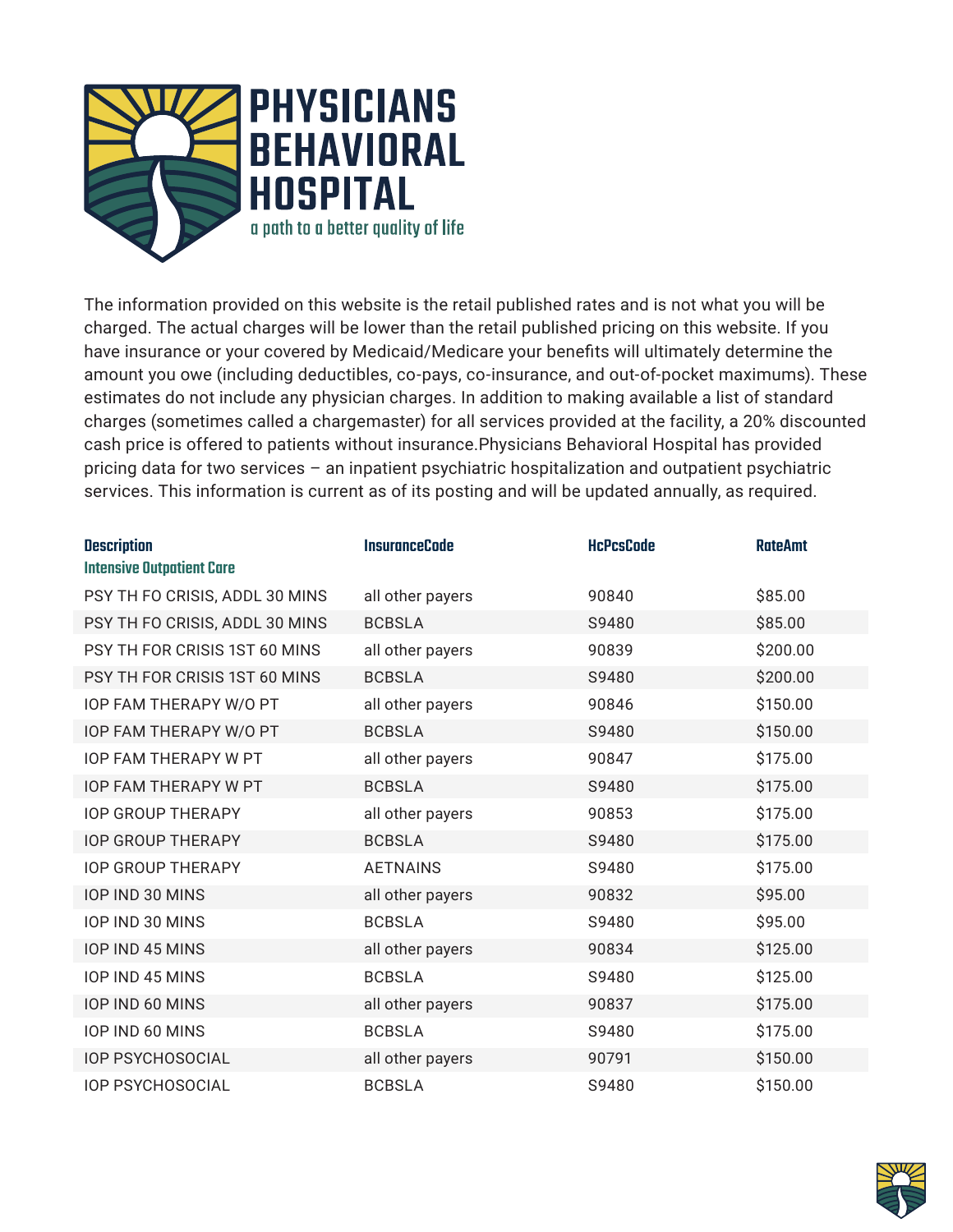| <b>Description</b><br><b>Intensive Outpatient Care</b> | <b>InsuranceCode</b> | <b>HcPcsCode</b> | <b>RateAmt</b> |
|--------------------------------------------------------|----------------------|------------------|----------------|
| ROOM & BOARD-INPATIENT                                 | all payers           | 124              | \$1,200.00     |
| H2032 ACT GROUP THERAPY 1                              | all payers           | 904              | \$75.00        |
| <b>ACTIVITY THERAPY ASSESSMENT</b>                     | all payers           | 914              | \$75.00        |
| H0006 CD CASE MANAGEMENT                               | all payers           | 919              | \$45.00        |
| 98961 CD GROUP EDUC 2-4                                | all payers           | 915              | \$135.00       |
| 98962 RELAPSE PREVENTION EDUCATION                     | all payers           | 915              | \$130.00       |
| 98961 CD IND EDUCATION                                 | all payers           | 915              | \$135.00       |
| T1006 CD FAMILY TX                                     | all payers           | 916              | \$150.00       |
| 90846 CD FAMILY TX W/O PT                              | all payers           | 916              | \$150.00       |
| 90847 CD FAMILY TX W/ PT                               | all payers           | 916              | \$175.00       |
| H0005 CD GROUP PSYCHOTHERAPY                           | all payers           | 915              | \$175.00       |
| 90832 CD PSYCH 30 MINS                                 | all payers           | 914              | \$145.00       |
| 90834 CD PSYCH IND 45 MINS                             | all payers           | 914              | \$195.00       |
| 90837 CD PSYCH IND 60 MINS                             | all payers           | 914              | \$255.00       |
| 99251 CD INTAKE INQUIRY                                | all payers           | 919              | \$125.00       |
| H0047 ALC/DRUG SERV, NOS                               | all payers           | 914              | \$65.00        |
| H0001 PSYCHOSOCIAL ASSESS                              | all payers           | 914              | \$150.00       |
| 99366 STAFFING                                         | all payers           | 919              | \$65.00        |
| H0003 CD SCREEN/READMISSION                            | all payers           | 919              | \$75.00        |
| 99408 AUDIT/DAST                                       | all payers           | 919              | \$170.00       |
| 99049 CD STRUCT ASSESS >30                             | all payers           | 914              | \$200.00       |
| T1007 CD TREATMENT PLANNING                            | all payers           | 919              | \$85.00        |
| 98962 COMM ED & TRAIN 30 MINS                          | all payers           | 915              | \$65.00        |
| <b>DETOX ROOM &amp; BOARD</b>                          | all payers           | 126              | \$1,200.00     |
| 97802 MEDTX, ASSESS INTER 15M                          | all payers           | 942              | \$85.00        |
| 97804 GRP (2 OR MORE) 30 MINS                          | all payers           | 942              | \$65.00        |
| 97803 RE-ASSESS & INTER 30 MIN                         | all payers           | 942              | \$85.00        |
| MD INTEGRATED TX PLAN                                  | all payers           | 914              | \$85.00        |
| MED NUTRITION TX ASSESSMENT                            | all payers           | 919              | \$85.00        |
| NURSING ASSESSMENT                                     | all payers           | 919              | \$85.00        |
| 96150 HLTH/BEHAV ASSESS 15 MIN                         | all payers           | 239              | \$85.00        |
| 98962 NURSE ED & TRAIN 30 MINS                         | all payers           | 239              | \$65.00        |
| 98960 NRS IND ED/TRAIN 30 MINS                         | all payers           | 239              | \$65.00        |
| 98962 NRS/WRAP ED/TRAIN 30 MIN                         | all payers           | 239              | \$65.00        |
| PSYCHOSOCIAL ASSESSMENT                                | all payers           | 900              | \$275.00       |
| T2010 PASRR LEVEL I ID SCREEN                          | all payers           | 919              | \$65.00        |
| T2011 PASRR LEVEL II ID SCREEN                         | all payers           | 919              | \$65.00        |

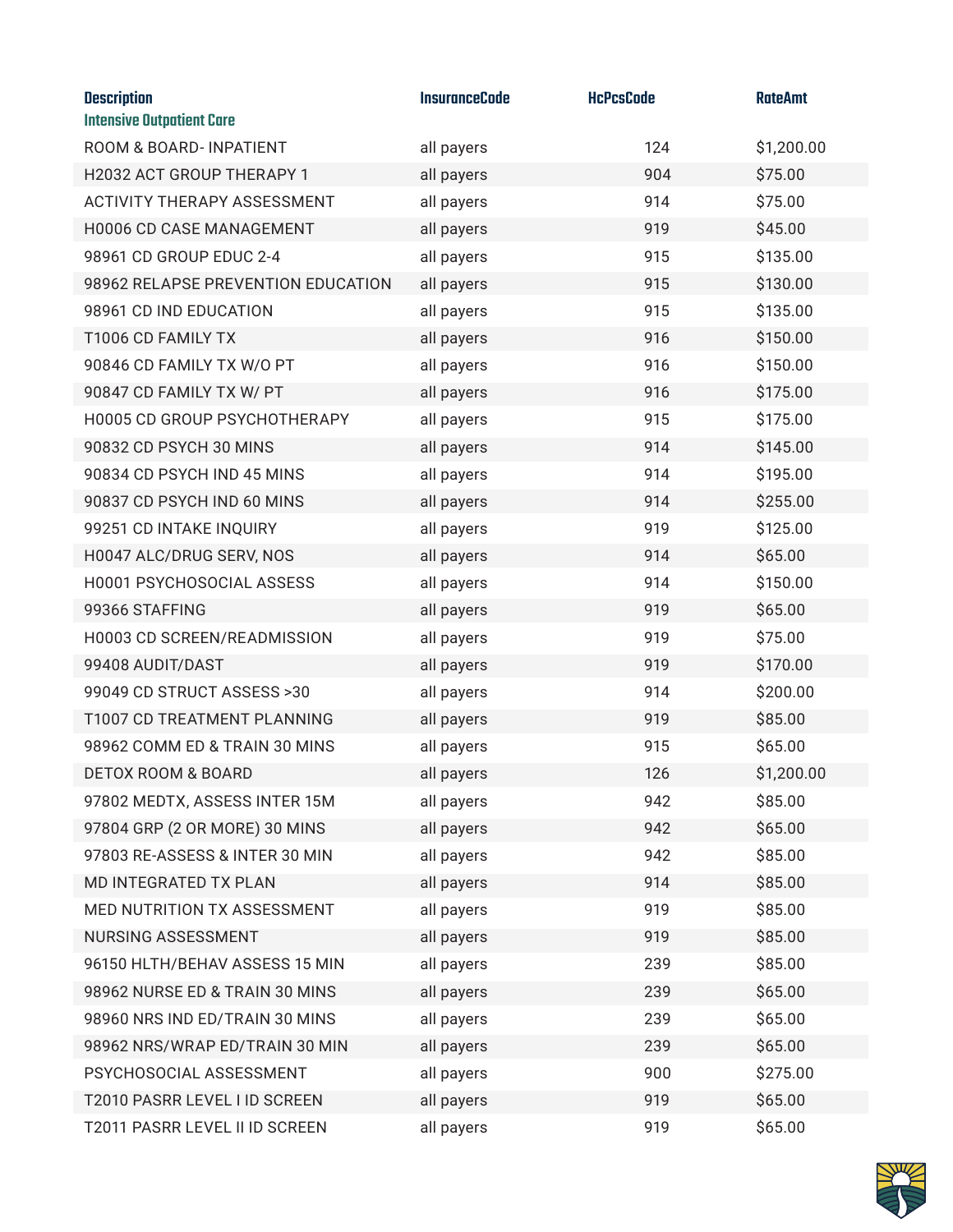| <b>Description</b>                   | <b>InsuranceCode</b>  | <b>HcPcsCode</b> | <b>RateAmt</b> |
|--------------------------------------|-----------------------|------------------|----------------|
| PSYCHOSOCIAL ASSESSMENT UPDATE       | all payers            | 914              | \$250.00       |
| PREADMISSION SCREENING               | all payers            | 919              | \$125.00       |
| T1016 CASE MANAGEMENT, EACH 15 MIN U | all payers            | 919              | \$45.00        |
| 98961 EDUC GROUP 2-4                 | all payers            | 915              | \$135.00       |
| 98962 EDUC GROUP 5-8                 | all payers            | 915              | \$130.00       |
| 98960 EDUCATION 30 MIN               | all payers            | 914              | \$125.00       |
| 90846 FMLY PSYCHOTHERAPY W/O PT      | all payers            | 914              | \$225.00       |
| 90847 FMLY PSYCOTHERAPY W/ PT        | all payers            | 916              | \$225.00       |
| 90853 GROUP PSYCHOTHERAPY            | all payers            | 914              | \$175.00       |
| 90832 PSYCHOTHERAPY 30 MIN           | all payers            | 914              | \$145.00       |
| 90834 PSYCHOTHERAPY 45 MINS          | all payers            | 914              | \$125.00       |
| 90837 PSYCHOTHERAPY 60 MINS          | all payers            | 914              | \$255.00       |
| 99251 PSYCH INTAKE INQUIRY           | all payers            | 919              | \$125.00       |
| 90899 MMSE/MOCA/PHQ-9                | all payers            | 919              | \$65.00        |
| 90791 PSYCHOSOCIAL                   | all payers            | 914              | \$250.00       |
| 99366 STAFFING                       | all payers            | 919              | \$65.00        |
| H0003 PSCYH SCREEN/PREADM            | all payers            | 919              | \$75.00        |
| H0032 TREATMENT PLANNING             | all payers            | 919              | \$85.00        |
| <b>Partial Hospitial Program</b>     |                       |                  |                |
| G0177-EDUCATION THERAPY              | all other payers      | G0177            | \$130.00       |
| G0177-EDUCATION THERAPY              | <b>BCBSLA</b>         | H0035            | \$130.00       |
| 90832-IND PSYCH 30 MINS              | all other payers      | 90832            | \$145.00       |
| 90832-IND PSYCH 30 MINS              | <b>BCBSLA</b>         | H0035            | \$145.00       |
| 90834-IND PSYCH 45 MINS              | all other payers      | 90834            | \$195.00       |
| 90834-IND PSYCH 45 MINS              | BCBSLA H0035 \$195.00 |                  |                |
| 90837-IND PSYCH 60 MINS              | all other payers      | 90837            | \$255.00       |
| 90837-IND PSYCH 60 MINS              | <b>BCBSLA</b>         | H0035            | \$255.00       |
| MEDICATION INJECTION                 | all other payers      | 96372 -          |                |
| PHP ACT GROUP THERAPY                | all other payers      | G0176            | \$75.00        |
| PHP ACT GROUP THERAPY                | <b>BCBSLA</b>         | H0035            | \$75.00        |
| PHP EDUCATION GROUP 1                | all other payers      | G0177            | \$130.00       |
| PHP EDUCATION GROUP 1                | <b>BCBSLA</b>         | H0035            | \$130.00       |
| PHP EDUCATION GROUP 1                | <b>CIGNA</b>          | H0035            | \$130.00       |
| PHP FAM THERAPY W/O PT               | all other payers      | 90846            | \$150.00       |
| PHP FAM THERAPY W/O PT               | <b>BCBSLA</b>         | H0035            | \$150.00       |
| PHP FAM THERAPY W/ PT                | all other payers      | 90847            | \$175.00       |
| PHP FAM THERAPY W/ PT                | <b>BCBSLA</b>         | H0035            | \$175.00       |